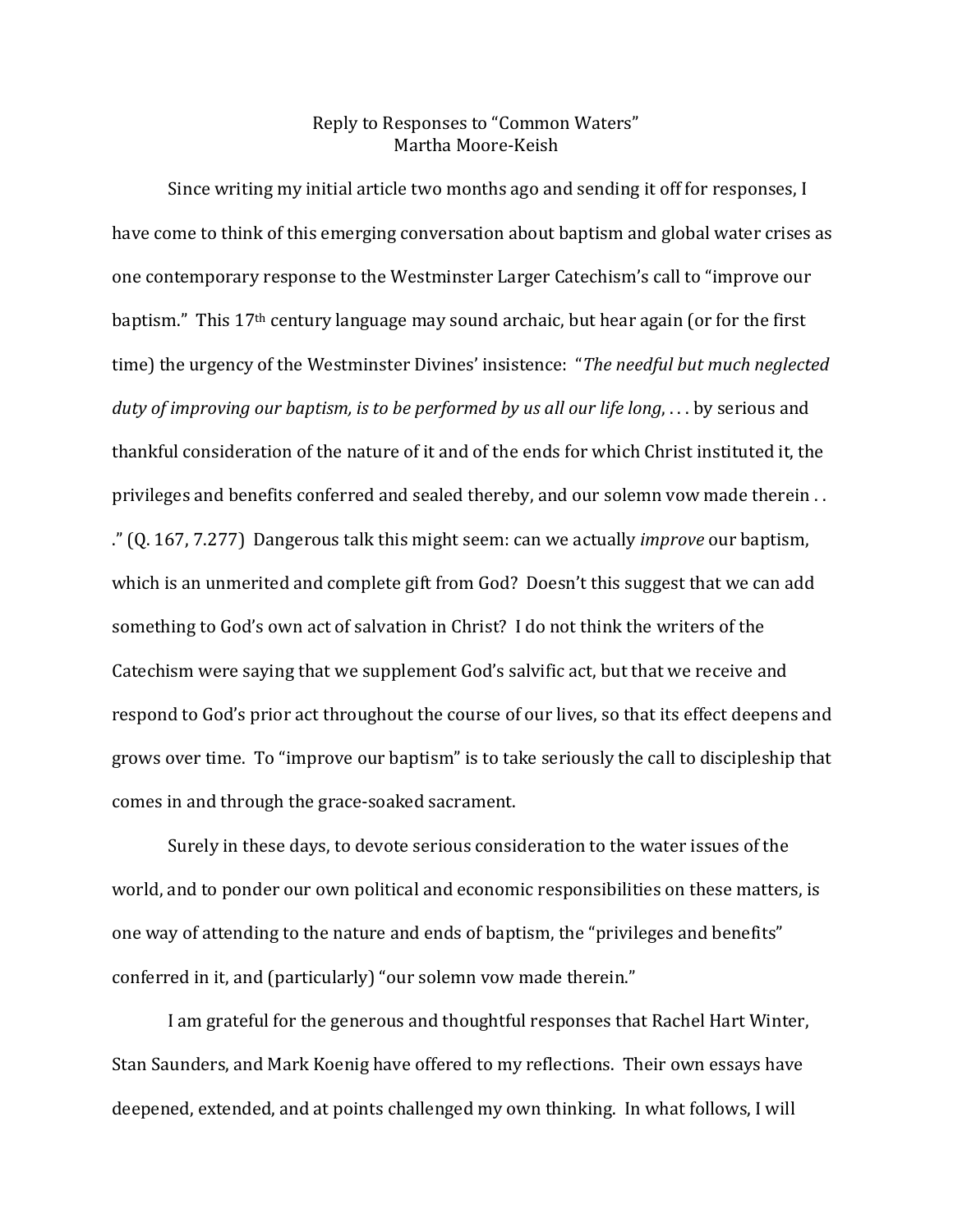highlight particular insights from their work that have helped me in my own current efforts to improve my baptism.

Early in her essay, Rachel Hart Winter says, "It seems to me we need personal and communal experiences that can reframe our view of water – calling us to a greater awareness of the sacredness of water." I wholeheartedly agree with her emphasis on the need for both individual and communal experiences to deepen our appreciation of water as gift. Winter follows up with compelling stories from her time in the Marshall Islands, and especially Alinglaplap, where the scarcity and unpredictability of the water supply taught her to value water as a gift from God, not a commodity to be taken for granted as always clean, abundant, and available. Her testimony suggests that for heightened awareness of the reality of global water issues, there is no substitute for direct personal experience of places where clean water is not readily available. As we know, it is not necessary to travel to Pacific islands to encounter such places; in certain neighborhoods in my own town of Atlanta, as well as in rural parts of Georgia, people live by polluted streams and struggle with consistent clean water supply. We who are baptized need to learn again from such situations the real value of water as necessary for life, for all.

Winter offers two specific suggestions for ways that the sacrament of baptism might raise people's awareness of the need to care for water as part of God's creation. First, "*stories of those who suffer due to the water crisis* connected with a baptismal call to become like Christ would not fall on deaf ears to those who are participating in and witnessing to the sacrament." Such stories could emerge in sermons or other teaching in connection with baptism, or could be briefly shared in a charge to the baptized at the end of a worship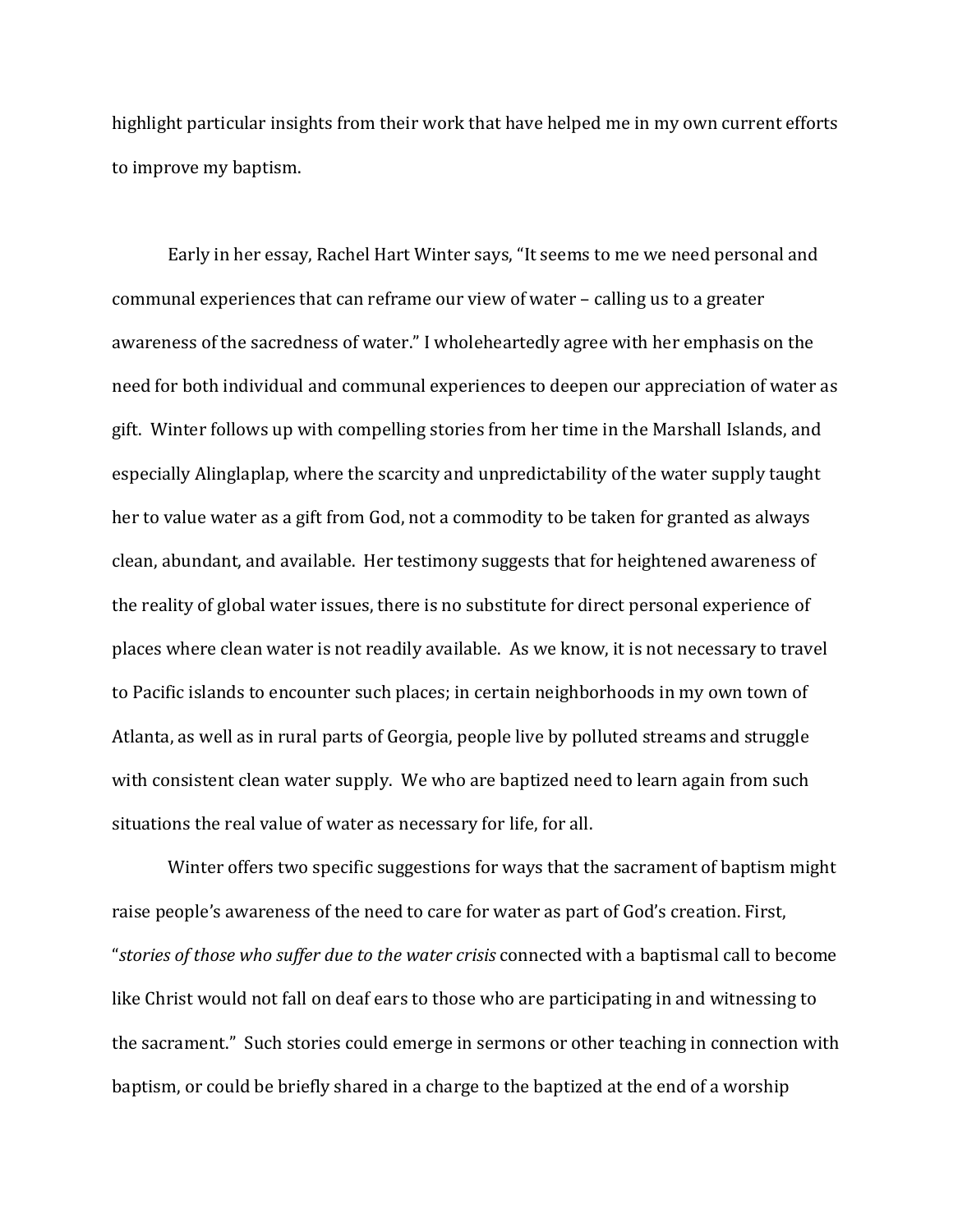service. Second, "The simple invitation to imagine any baptism, our own, that of a loved one, or even the baptism of Christ *without water* might force people to ponder the future and the reality of diminishing water sources for all creation." Inspired by her suggestions, I offer two more:

- Use and emphasize the local character of the water in the font (for instance, in the prayer over the water). This can help people to connect baptism with their very specific local context, with its own environmental, political, and economic entailments.
- Look for occasions to celebrate a baptism or reaffirmation of baptism by an actual body of water (lake, stream, fishing hole, or bay) in the area. This too can draw attention to the material reality of water, and can stimulate gratitude as well as concern for its use.

In these and other ways, liturgical leaders can draw clear connections between the waters of baptism and the threatened waters of the world, to raise awareness of water itself as gift in need of our care.

While Rachel Hart Winter focuses on her experiences in the Marshall Islands and the way they shape her appreciation for water as gift, Stan Saunders focuses broadly on the global water shortage due to climate change and the forces of empire. With greater courage than I, Stan turns his unflinching attention to the way our habits bear directly on the water crises we face. Along the way, he challenges the ease and the honesty with which we use classic baptismal language. "Can we really pass through water to new life while participating in the rapacious consumption and despoiling of the very waters that make life on this earth possible?" he asks. "Too often it seems that Christians are sprinkled in the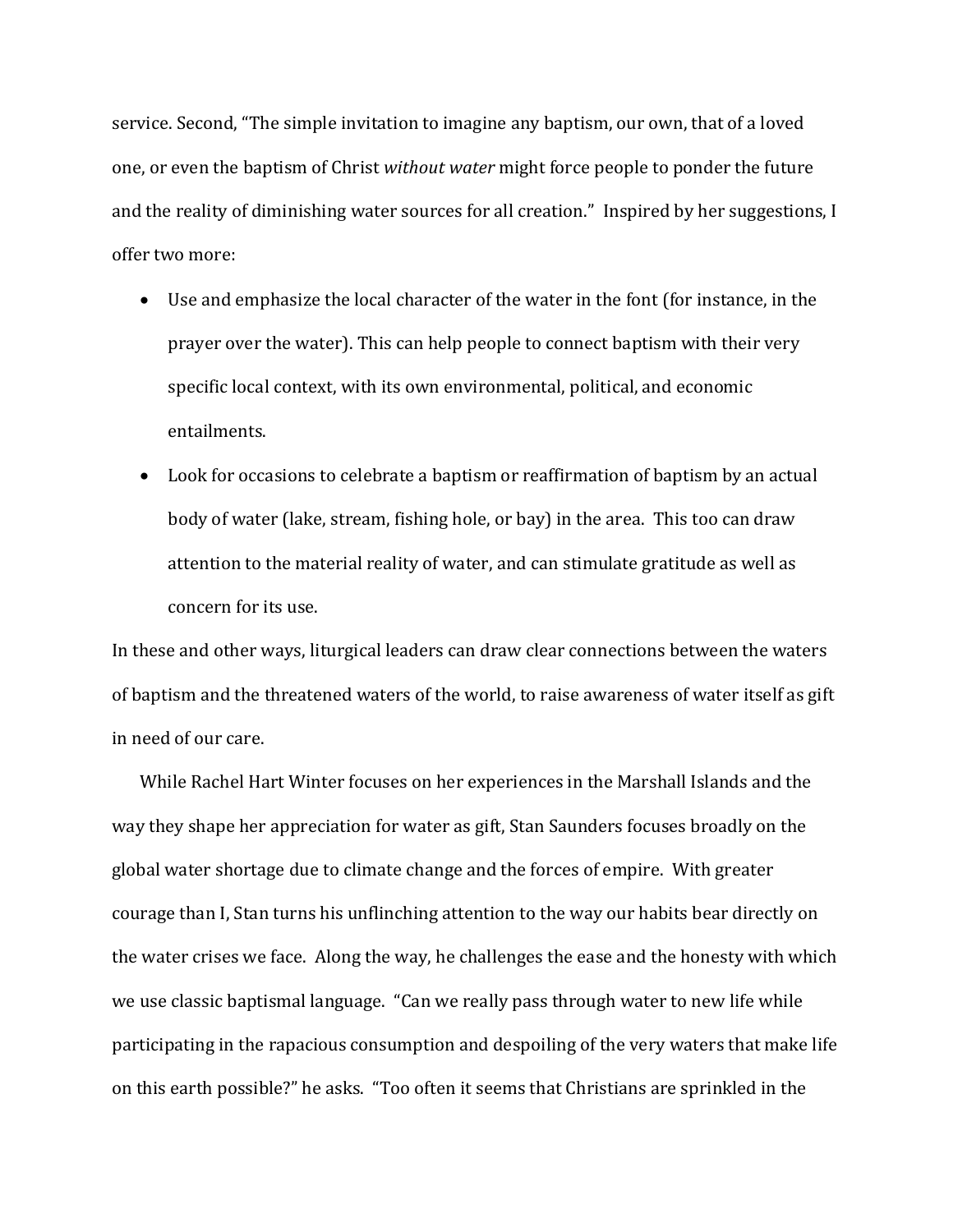waters of Christian baptism, but immersed and drowning in the more powerful and culturally pervasive baptism of consumption. Are we really moving from death to life, or from life to death?" To these questions I can only say: ouch. And thank you. And for those who have ears to hear, listen.

One of the insights I appreciate most in Stan's response is his discussion of the Jewish *miqveh* as a subversive challenge to Roman technological control of water during the days of that empire. Just as control of oil and water today form the foundation of the American empire, so too the aqueduct in Roman times. I find this line especially inspiring: "The *miqveh* was an act of resistance built into the very walls of houses and the stones of the land, the means to return the water to its natural state as a free gift of God and in turn to redirect the lives of those who used it once again toward God." How might our own baptismal practice similarly challenge the commodification of water in the global economy today?

In the end, Stan asks how we today might engage with water so as to affirm its sacramental, "living" character. Rather than focusing on the sacramental event of baptism, he highlights the importance of daily remembrance of our baptism, and of "continually affirming the fact that water belongs not to humans for their use alone, but to God for the whole creation." Such focus on the regular remembrance of baptism recalls Martin Luther, who in times of trouble was known to proclaim "I am baptized!" Unlike Luther, however, Stan means such daily remembrance to turn us to water itself as gift which needs our care. In his practical reflections, Stan focuses more on the ongoing, everyday baptismal life, while Rachel focuses more on the event of baptism itself as an occasion to foreground the gift of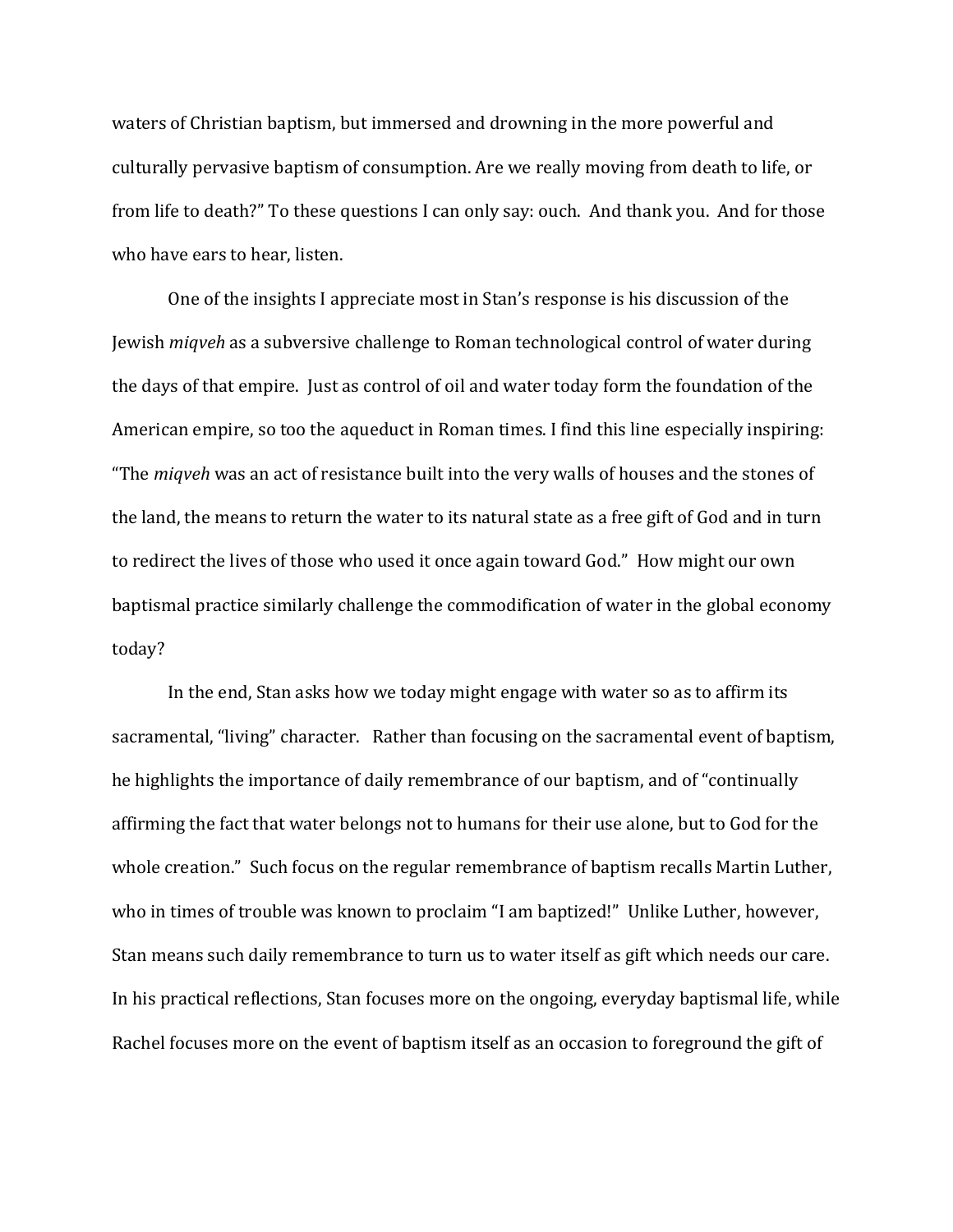water. In order to enrich the conversation about baptism and global water crises, both dimensions are necessary.

Finally, the response from Mark Koenig offers a useful reflection on baptismal waters informed by his own long experience of working with the United Nations, with particular attention to the U.N.'s recent discussion of water as a basic human right. In response to my point that "*Baptism orients us to new creation, in which the barriers that separate us are washed away,"* Mark notes that women and children are especially responsible for water carrying in countries where water is not readily available, and they are therefore more vulnerable to attack and abuse in areas afflicted by war. This clear observation about the particular vulnerability of women and children in the global water crisis is a significant contribution to the conversation. In this way, Koenig illumines how addressing global water issues embodies our baptismal affirmation that the waters of baptism wash away barriers that separate us from one another, privileging some over others.

Picking up on the theme of water as gift, Koenig asks, "Is there a difference between God's gift of water and God's gift of gold or other minerals and ores?" Indeed it is a fair question, since Christians describe all creation as gift, as grace—which complicates efforts to differentiate some aspects of creation as "more gift" than others. Koenig sensibly goes on to point out that water is essential to life in a way that gold and other minerals are not, which does give it a special place in our consideration. Yet the nations of the world are divided in their treatment of water as a distinctive gift.

This leads to the particularly helpful aspect in Koenig's response: his discussion of water as a basic human right, as noted in UN documents in the past few years. Though I